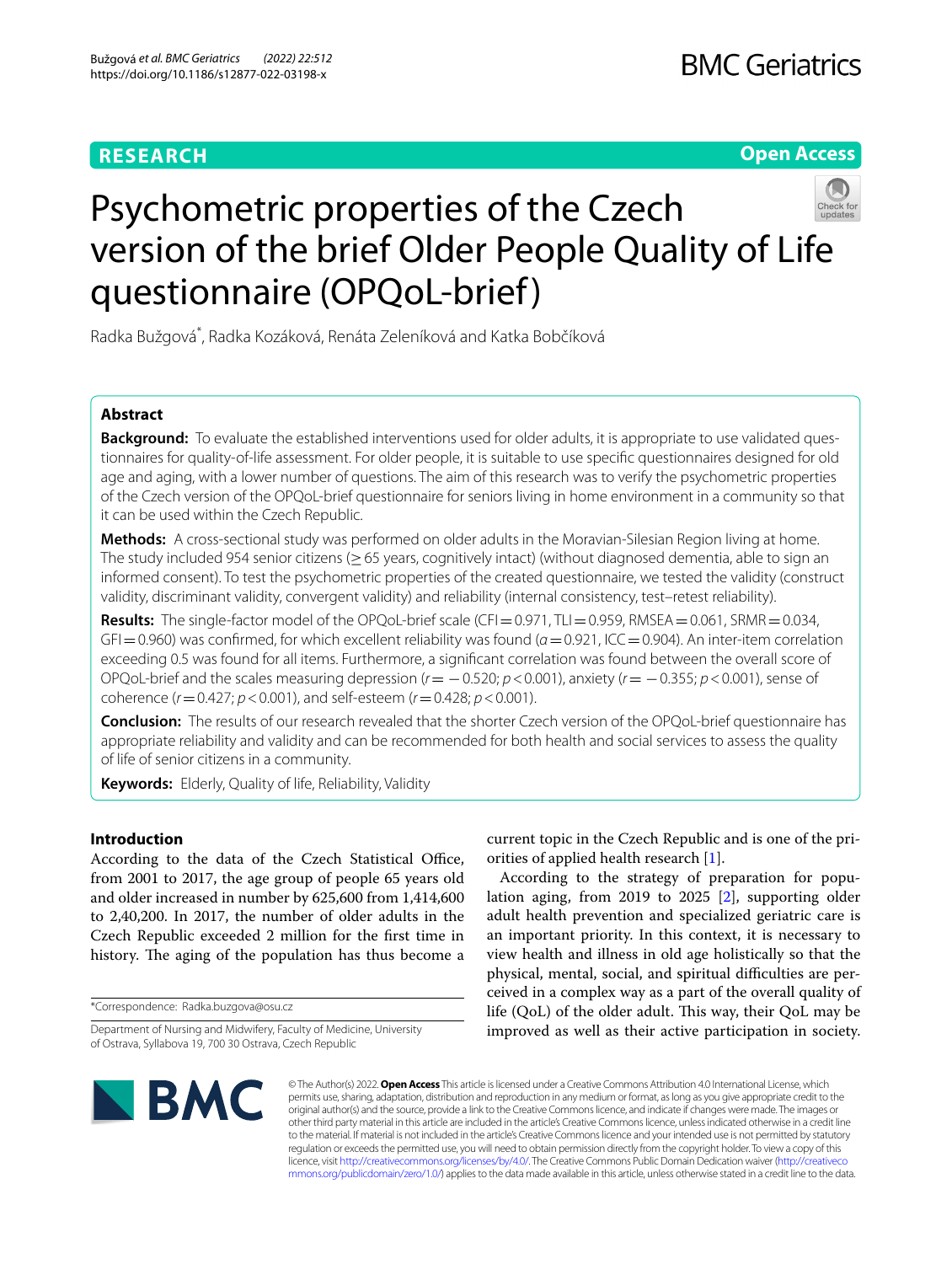QoL is considered a positive indicator of an individual's overall condition, which allows a comprehensive evaluation of the focus of health and psychosocial intervention [[3\]](#page-8-2).

To evaluate the efectiveness of any prevention measures and established interventions to maintain or improve the QoL in old age, it is necessary to use tools that can measure such construct. QoL is defned by the World Health Organization [[4\]](#page-8-3) as an individual's perception of their position in life in relation to their objectives, expectations, standards, and concerns in the context of the culture and value system in which they live. HRQOL is described by the Centers for Disease Control and Prevention as "a person's or a group's perception of physical and mental health across time" [[5\]](#page-8-4). Bowling et al. [\[6](#page-8-5), [7\]](#page-8-6) reported that the foundations of QoL emphasized by people aged 65+were psychological wellbeing and positive outlook, health and functioning, social relationships, leisure activities, neighborhood resources, adequate fnancial circumstances, and independence.

Several instruments were developed to evaluate HRQoL using generic and specifc questionnaires. While generic questionnaires have the advantage of being applicable to a wide range of populations and conditions, (e.g., SF-12 [\[8](#page-8-7)], SF-36 [\[9](#page-8-8)], EQ-5D [\[10](#page-8-9)], WHOQoL-BREF [\[11\]](#page-8-10)), condition-specifc instruments (focused on one particular health condition or illness) or population-specifc tools (e.g., older person-specifc) may be more sensitive and therefore more suitable for use within particular patient groups or populations. Brazier et al. [[12](#page-8-11)] states that the EuroQoL and SF-12/SF-36 questionnaires can also be used for the elderly population. However, it should be emphasized that these questionnaires do not cover any areas exclusively important for seniors [\[3](#page-8-2)]. Aging can be considered a multifactorial process, and therefore, the tools that include the specifcs of aging should be used in older adults. This is one of the reasons why, in 2009, the WHOQoL working group developed a questionnaire for the QoL of the elderly population WHOQoL-OLD [\[3](#page-8-2)]. Other questionnaires created for senior age include the CASP-19 [\[13](#page-8-12)], QUAL-E [[14\]](#page-8-13), EQOLI [[15](#page-8-14)], and OPQOL [ $16$ ]. CASP-19 was designed to cover the active and benefcial experiences of later life, rather than simply focusing on the medical and social care issues that had traditionally been seen to characterize any aging research [[15\]](#page-8-14).

The EQOLI and QUAL-E questionnaires focus on a specifc topic: the QoL at the end of one's life. Other questionnaires were developed as well, related to QoL, e.g., the Manageable Geriatric Assessment, designed by a European group of family doctors in Germany. The questionnaire allows for the efficient rapid screening of relevant problems related to possible loss of autonomy in the elderly [\[17](#page-8-16), [18](#page-8-17)]. Furthermore, there is the Adult Social

Care Outcomes Toolkit [\[19\]](#page-8-18), which is primarily designed for social care assessment, not health care evaluation.

The WHOQoL-OLD, OPQOL, and CASP-19 questionnaires are most often used in the research of older adults living in a community. Bowling and Stenner [\[20](#page-8-19)] compared these three questionnaires and their suitability to be used in senior citizens. All three questionnaires performed well with the cross-sectional samples; however, only OPQoL met the criteria for internal consistency in the Ethnibus samples. The Czech versions of WHOQoL\_ OLD-26 items [[3](#page-8-2)] and OPQoL\_35 items [[21](#page-8-20)] were developed. However, a shorter version of the questionnaire is not available for a faster assessment of the QoL of older adults in community care. Shorter versions of questionnaires are currently very popular and used in various population groups. Reducing the number of items simplifes the administration, shortens the time needed to complete the questionnaire, and increases the return ratio. For this reason, we decided to translate and validate a shorter version of the OPQoL-brief questionnaire, which contains 13 questions  $[6]$  $[6]$ , as a part of our project aimed at supporting healthy aging in a community.

#### **Aims**

The aim of this research was to describe the psychometric properties of the Czech version of the OPQoL-brief questionnaire in older adults living at home in a community. Another goal was to determine the validity of the single-factor scale model. Furthermore, the aim was to verify the reliability and validity of the scale for the Czech population of seniors in community care.

# **Methods**

## **Study design and participants**

A total of 954 older adults from the Moravian-Silesian Region who live in a home environment participated in the research. The criterion for inclusion in the research group was that the person had to be aged 65 or older, and they had to be cognitively intact (without diagnosed dementia, and, able to sign an informed consent form). The older adults were approached in all districts of the Moravian-Silesian Region through more than 10 organizations (e.g., seniors clubs, community centers), through libraries, and through the Center for Prevention and Support of Healthy Aging of the Faculty of Medicine, University of Ostrava. The questionnaires were distributed to the participants in both printed and electronic form. According to data from the Czech Statistical Office from 2021, approximately 236,000 people over 65 years of age live in the Moravian-Silesian Region. Our sample included 0.4% of these seniors.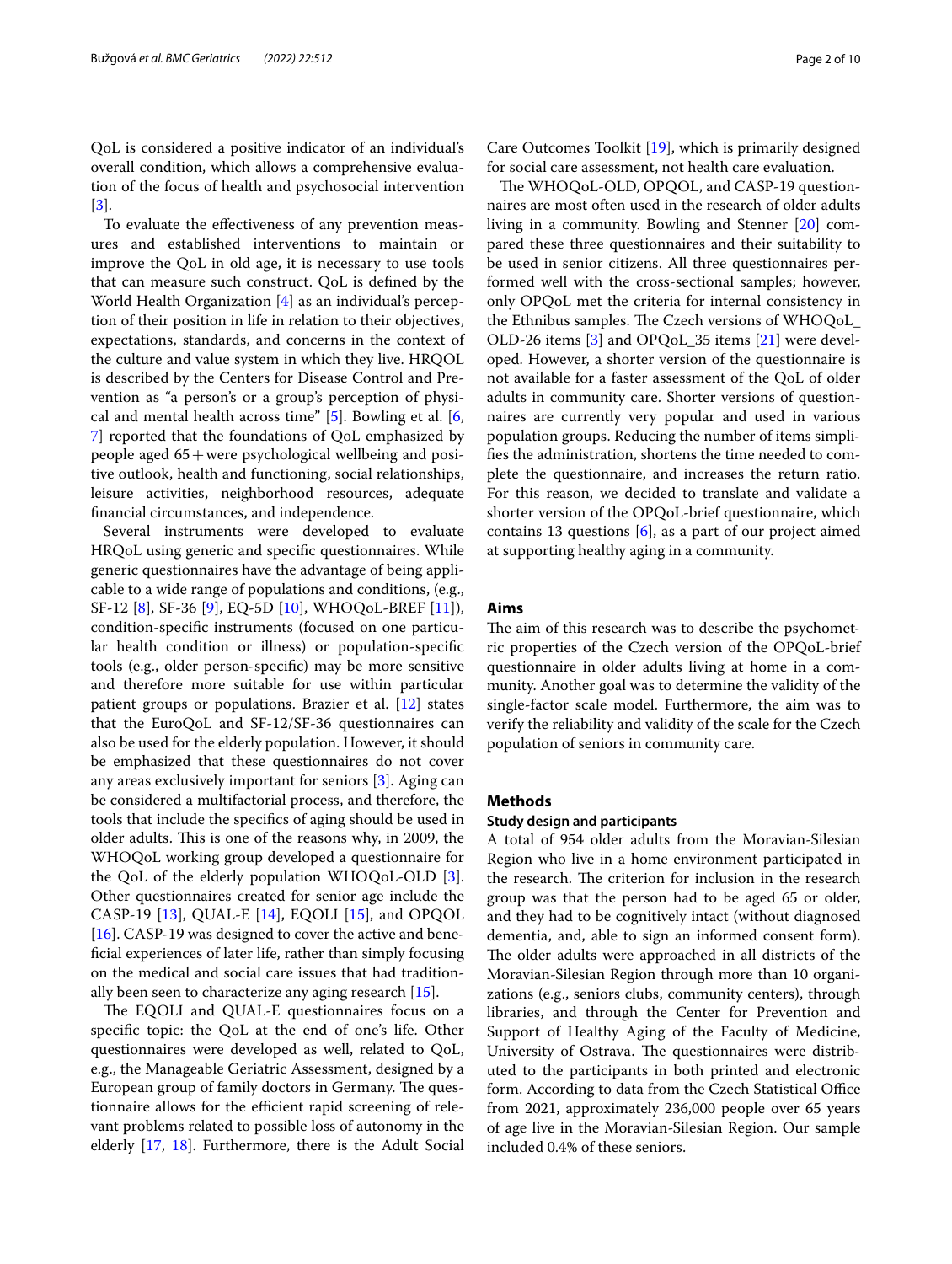#### **Instrument**

To evaluate the QoL, we chose the OPQoL-brief questionnaire [\[6](#page-8-5)], which is the short version of the OPQoL-35 and which measures the QoL of people over 65 years of age. The OPQOL-35 questionnaire was developed by Ann Bowling of University College London [\[16](#page-8-15)]. A shortened version of OPQoL-brief was later developed by Bowling et al.  $[6]$  $[6]$ . The OPQoL-brief consisted of 13 statements, with the participants being asked to indicate the extent to which they agree with each statement by selecting one of fve possible options ("strongly disagree," "disagree," "neither agree nor disagree," "agree," and "strongly agree"). The range in the original version is based on the principle of point allocation (1–5). The items are summed to provide a total OPQoL-brief score. The total score of OPQoL-brief ranges from 13 to 65 and higher scores indicate better QoL. The OPQoLbrief questionnaire also includes a preliminary single item on global OoL. This single item is not scored with the OPQOL; it is coded as very good (5) to very bad (1). Bowling et al. [[6\]](#page-8-5) found a highly reliable and valid measure of QoL in old age in the OPQoL-brief scale.

Translation and linguistic validation in four phases: (1) translation, (2) reverse translation, (3) cognitive debriefing, and (4) proofreading. The OPQoL-brief was frst translated by two local professional translators into Czech. Then, both translators and the local coordinator discussed the translation and created the frst Czech version based on these two independently performed translations. Another professional translator then translated the OPQoL-brief back into English, and the local coordinator compared the reverse translation with the original English version. Any discrepancies were discussed between the translators, and a consensus was reached for the second version of the translation. Two translators and two experts from the feld corrected the detected deviations. As a preliminary check, 20 Czechspeaking elderly people (mean age 71.2; 60% women) were then asked to read through the questionnaire with a research assistant and to indicate whether the instructions or any of the items were unclear. All items were deemed clear (cognitive debriefing). The proofreading was done by a proof-reader (native speaker). The final version was then created.

The following questionnaires were used to evaluate other parameters:

*GDS-15* [[22\]](#page-8-21). A Short Form of Geriatric Depression Scale consisting of 15 questions was developed in 1986 (response: yes/no). Scores of 0–4 are considered normal; 5–8 indicate mild depression, 9–11 indicate moderate depression, and 12–15 indicate

severe depression. The Czech version was published by Jirák [[23\]](#page-8-22).

*GAI* [[24\]](#page-9-0). Geriatric Anxiety Inventory Scale consists of 20 "agree/disagree" items designed to assess common anxiety symptoms. A sum of these ratings composes a measure of general anxiety symptoms (ranging from 0 to 20), with higher scores indicating greater anxiety [[24,](#page-9-0) [25](#page-9-1)].

*SOC-13* [[26\]](#page-9-2). The Sense of Coherence Scale is the short form of the SOC scale and consists of 13 items that comprise three components: comprehensibility (5 items), manageability (4 items), and meaningfulness (4 items). The respondents indicate whether they agree or disagree on a 7-category semantic diferential scale with two anchoring responses tailored to the content of each item. The total score can range from 13 to 91, and a higher score indicates higher SOC.

*RSES* [\[27\]](#page-9-3). Rosenberg Self-Esteem Scale is a 10-item Likert type scale, with items answered on a fourpoint scale: from strongly agree to strongly disagree.

#### **Data analysis**

To test the psychometric properties of the questionnaire created, we tested the validity (construct validity, discriminant validity, convergent validity) and reliability (internal consistency, test–retest reliability). Also, the psychometric properties test sample size  $(\geq 500)$  was met, which can be considered very good  $[28]$  $[28]$ . The statistical program SPSS, v. 24.0 was used for data analysis.

#### **Structural validity**

At frst, we evaluated the single-dimensionality of the scale using the confirmatory factor analysis. The confrmatory factor analysis was performed using the robust maximum confdence value method (MLR), which corrects for abnormal distribution of items. The values of the parameters RMSEA (root mean square error of approximation), CFI (comparative ft index), TLI (Tucker-Lewis index), and SRMR (standardized root mean square residual) and GFI (Goodness of Fit Index) are given for individual models. CFI and TFI values should be close to 1.0 or at least exceed 0.90 [\[29\]](#page-9-5). The cut-off value for RMSEA is a recommended value of less than 0.06 [\[30\]](#page-9-6) or with a strict limit of  $0.07$  [[31\]](#page-9-7). The lower limit of the RMSEA confdence interval should be close to 0; the upper limit should not exceed  $0.08$  [\[31](#page-9-7)]. The SRMR value should be less than 0.05; however, a value under 0.08 is acceptable. The value acceptable for GFI is  $\geq$  90 [\[32](#page-9-8)]. The model showed borderline values, although the level of statistical signifcance of the chi-quadrate value was unsatisfactory. For this reason, we decided to perform an exploratory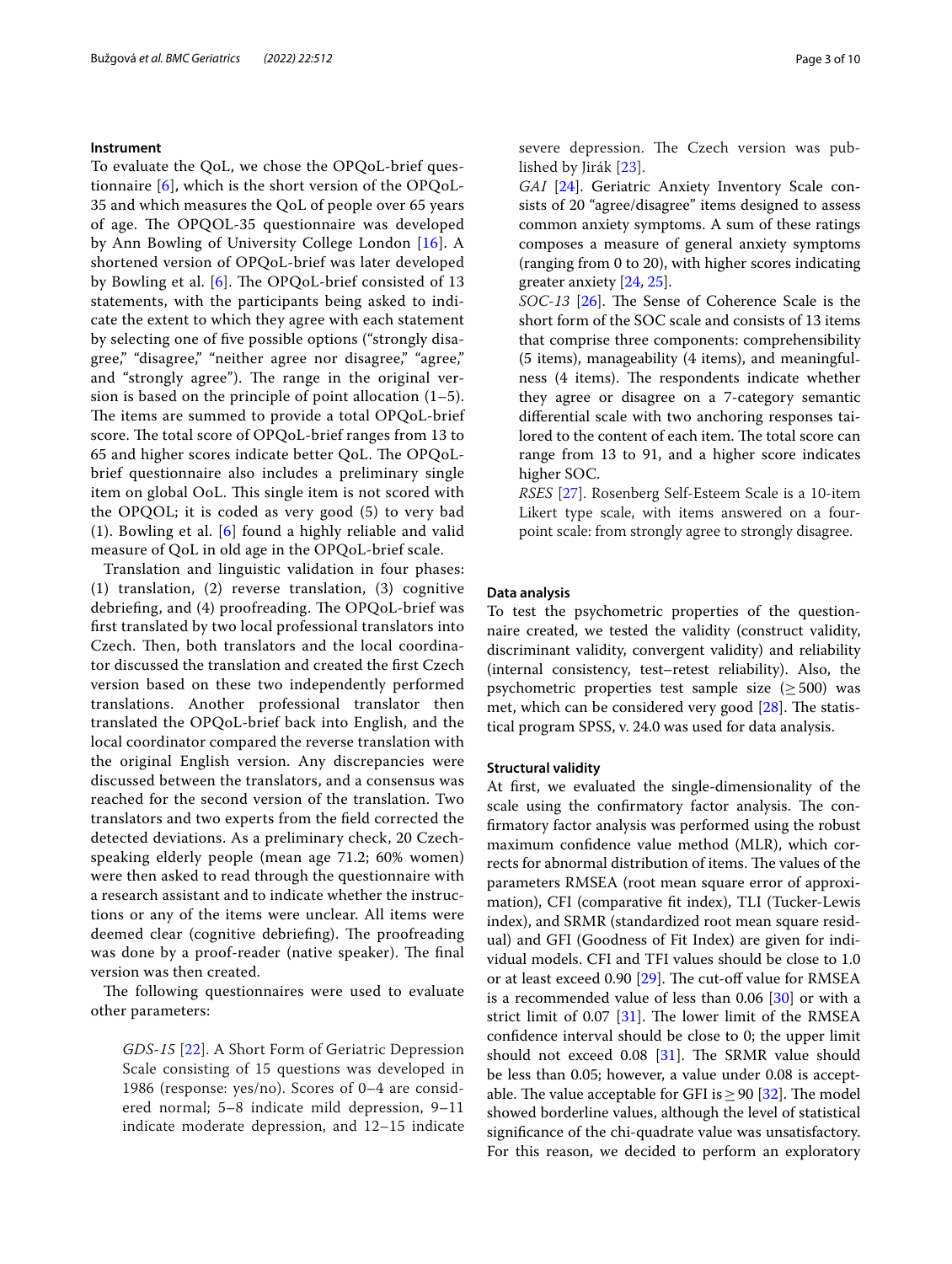factor analysis, a principal component method, with Varimax rotation. It would help us better understand the factor structure of the OPQoL questionnaire. Prior to factor analysis, the suitability of factor analysis was verifed using KMO (Kaiser–Meyer–Olkin measure) and Bartlett sphericity test. The model was tested as a single-factor model and subsequently with a value of 1.0 and greater.

#### **Convergent validity**

Convergent validity was verifed through Spearman's correlation coefficient between the OPQoL-brief score and selected scales (GDS-15, GAI, SOC, RSES) and social support. We hypothesized that the QoL (OPQoL-brief) correlates negatively with anxiety [\[33](#page-9-9)] and depression [[33–](#page-9-9)[35](#page-9-10)] and correlates positively with sense of coherence [[36,](#page-9-11) [37](#page-9-12)] and self-esteem [\[38](#page-9-13)]. Hendl [[39](#page-9-14)] distinguishes the strength of the relationship association according to the value of the correlation coefficient "*r*" as follows: weak dependence  $(r=0.1-0.3)$ , medium dependence  $(r=0.3-0.3)$ 0.7), and strong dependence  $(r=0.7-1)$ . We supposed at least the medium correlation among the analyzed parameters. Correlation analysis between the selected parameters was performed because of the abnormal data distribution (Kolmogorov–Smirnov test) through Spearman's correlation coefficient.

#### **Discriminant validity**

Discriminant validity was assessed based on the OPQOL-brief ability to discriminate between healthy older individuals and older adults sufering from mental and physical illnesses. We hypothesized that the QoL of a person with mental/ physical illnesses was signifcantly different from that of a person without it  $[40]$  $[40]$ . The validity of the measure is supported if the mean of the QoL levels is signifcantly diferent between two groups. We tested the diference of the total score of QoL between two groups (older individuals with and without the illnesses) using the independent Wilcoxon test.

#### **Reliability**

Internal consistency was determined through Cronbach's alpha coefficient  $(\alpha)$ . The acceptable minimum value was set at  $\alpha$  > 0.70 [[41,](#page-9-16) [42\]](#page-9-17). Furthermore, we assessed the Cronbach's alpha of domains without any items and the correlation of the individual items and the given domain (item-total correlation) with the acceptable minimum *r*>0.40 [[31\]](#page-9-7).

To evaluate test-retest reliability, the ICC coefficient using two-way mixed model along with 95% confdence was computed. The coefficient of more than 0.70 was considered as excellent stability. Over a period of no longer than 5 days, the questionnaire was completed by 95 older adults to assess the test–retest reliability.

# **Results**

## **Participant's characteristics**

The study involved 954 participants from 65 to 94 years of age, with an average age of 72 years. Almost three quarters of the participants were women (76.5%). Most participants lived in marriage (49.7%) and no longer worked (82.6%). A total of 866 (90.8%) seniors were treated for some chronic diseases on a regular basis. On average, an older adult was treated for 2.4  $SD=1.6$ ) diseases. The most common ones were cardiovascular (61.1%) and musculoskeletal system diseases (48.9%). The senior citizens also evaluated their subjective view of their health. The socio-demographic and health characteristics of the group are given in Table [1](#page-4-0).

# **OPQoL‑brief items analysis**

The average value of the overall QoL was found to be 3.79  $(SD=0.79)$ . A total of 640 seniors (67.1%) considered their QoL to be good or very good. Only 50 (5.2%) seniors reported poor or very poor QoL. The average total score of all items was found at  $54.49$  (SD = 6.83). Descriptive statistics of individual questions is given in Table [2](#page-5-0). The reliability of the questionnaire was found to be satisfactory (0.921). Table [2](#page-5-0) also shows the Cronbach's alpha if item deleted and item-total correlation values. A correlation exceeding 0.5 was determined for all items.

#### **Structural validity**

First, we tested the single-factor model of OPQoL-brief on the frst half of the sample using the confrmatory factor analysis. The model (13 items) gave significant *p*-values for all estimates, showing completely standardized factor loading from 0.44–0.58 and square multiple correlation  $(R^2)$  ranging from 0.33 to 0.65. The model fit was as follows:  $\chi^2$  = 242.84 (df = 55),  $\chi^2$ /df = 4.42, *p*<0.001, CFI=0.971, TLI=0.959, RMSEA=0.061 (95% CI=0.053-0.069), SRMR=0.034, and GFI=0.960. The model showed borderline values, although the level of statistical signifcance of the chi-quadrate value was unsatisfactory. To better understand the factor structure, we performed an exploratory factor analysis on the second half of the sample. First, we evaluated the suitability of the factor analysis. The Kaiser–Meyer–Olkin measure was found to be adequate (0.935), exceeding the recommended minimum value of 0.60. Bartlett's sphericity test also determined parameters of satisfactory values (A: *χ*<sup>2</sup>=6530.196; df=78; *p*<0.001).

The variability of the variables was explained by 52.1% through the factor analysis. First, a single-factor model was tested. Satisfactory factor loadings  $\geq$  0.55 were found for all thirteen items and excellent factor loading in 9 items ( $\geq$  0.71). Subsequently, we tested model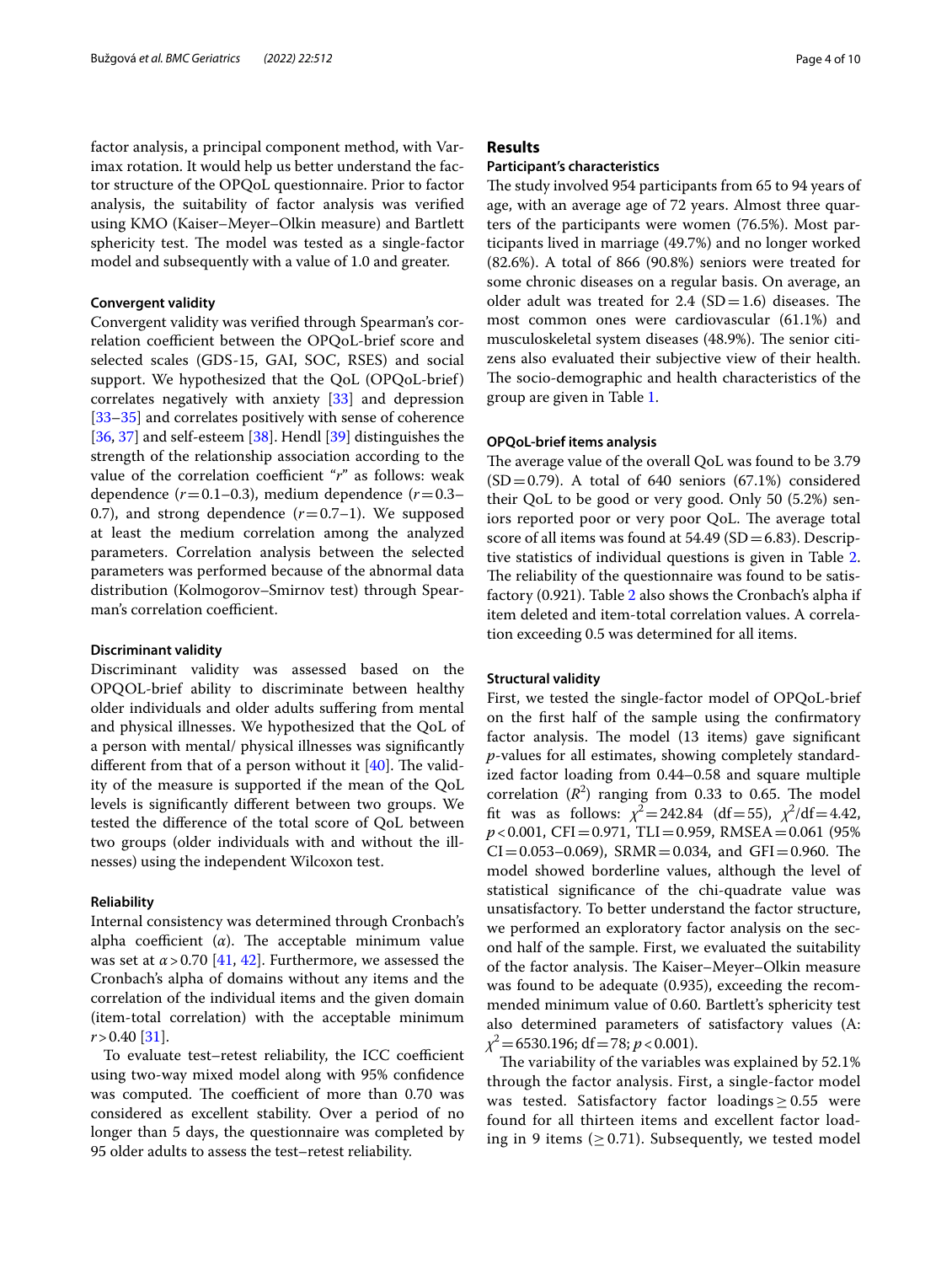<span id="page-4-0"></span>**Table 1** Sociodemographic and health characteristics of sample  $(n=954)$ 

| Age                          |      |      |
|------------------------------|------|------|
| Mean (SD)                    | 72.1 | 6.4  |
| Min-max                      | 65   | 94   |
| Gender $N$ (%)               | N    | $\%$ |
| Man                          | 224  | 23.5 |
| Women                        | 730  | 76.5 |
| Marital status $N$ (%)       |      |      |
| Single                       | 30   | 3.1  |
| Married                      | 474  | 49.7 |
| Divorced                     | 147  | 15.4 |
| Widow                        | 303  | 31.8 |
| <b>Employment</b> $N$ (%)    |      |      |
| Full time job                | 46   | 4.8  |
| Part-time job                | 120  | 12.6 |
| No job                       | 788  | 82.6 |
| Living with                  |      |      |
| Alone                        | 378  | 39.6 |
| Spouse                       | 468  | 49.1 |
| Children                     | 71   | 7.4  |
| Another                      | 37   | 3.9  |
| <b>Illnesses</b>             |      |      |
| Cardiovascular (yes)         | 583  | 61.1 |
| Oncological (yes)            | 75   | 7.9  |
| Diabetic (yes)               | 186  | 19.5 |
| Endocrinology (yes)          | 173  | 18.1 |
| Respiratory (yes)            | 140  | 14.7 |
| Gynecological (yes)          | 32   | 3.4  |
| Urological (yes)             | 165  | 17.3 |
| Sensory (yes)                | 275  | 28.8 |
| Musculoskeletal (yes)        | 467  | 48.9 |
| Neurological (yes)           | 99   | 10.4 |
| Mental health problem (yes)  | 73   | 7.6  |
|                              | Mean | SD   |
| Number of disease/1 person   | 2.4  | 1.6  |
| Subjective health assessment | N    | %    |
| Very good                    | 19   | 2.0  |
| Good                         | 101  | 10.6 |
| Fair                         | 571  | 59.8 |
| Poor                         | 263  | 27.6 |

2, which was extracted using eigenvalue 1.0 and greater (Fig. [1\)](#page-5-1). A two-factor model was created. The first factor consisted of items focused on independence and active life (dom 1) and the second factor consisted of items focused on family and household (dom 2).

The results of the exploratory factor analysis for models 1 and 2 are shown in Table  $3$ , where the values of loadings  $\geq$  0.45 are given. A satisfactory but lower  $\alpha$ 

was found in the two-factor model than in the singlefactor model.

Furthermore, correlation was made between the individual items. All correlations were signifcant at the significance level  $p < 0.001$ . For most items, a cross-correlation greater than 0.4 was found. Correlation analysis showed that OPQoL-brief items were highly inter-correlated (Table [4\)](#page-6-1).

A strong relationship was found between the overall OPQoL-brief score and the independence/active life (*r*=0.948; *p*<0.001) and family/household (*r*=0.913; *p*<0.001) domains. Also, strong relationship was determined between the mentioned domains to each other  $(r=0.752; p<0.001)$ .

# **Convergent validity**

A negative correlation was found between the overall QoL, the total score of OPQoL-brief and both domains, and the scales measuring depression (GDS) and anxiety (GAI). A positive correlation was found between the overall QoL, the total score of OPQoL-brief, and the sense of coherence (SOC) and self-esteem (RSES); see Table [5](#page-7-0).

#### **Discriminant validity**

A positive correlation was found between the subjective health assessment and global QoL assessment  $(r=0.441; p < 0.001)$ , overall OPQoL-brief score  $(r=0.425;$ overall OPQoL-brief score *p*<0.001), and independence/active life domains (*r*=0.467; *p*<0.001), and family/household (*r*=0.467;  $p < 0.001$ ).

As part of the discriminant validity assessment, we further compared the OPQoL-brief scores in people who are being treated for and not being treated for the disease. It was confrmed that the overall OPQoL-brief score and the domain "independence/active life" score are signifcantly higher in people without the disease compared to people with the disease (Table  $6$ ). The family/household domain did not show a lower QoL in people treated for respiratory, musculoskeletal, and neurological diseases.

## **Reliability**

The internal consistency of the single-factor model of OPQoL-brief was found to be excellent *α*=0.921 (Table [2\)](#page-5-0). The ICC coefficient for the total score of the OPQoL-brief (ICC=0.904; 95% CI: 0.677–0.959; *p*<0.001) and global QoL (ICC=0.899; 95% CI: 0.784– 0.933; *p*<0.001) suggests good test–retest reliability. Lower but satisfactory reliability was found for the domains of OPQoL-brief: Independence/active life: (ICC=0.854; 95% CI: 0.583–0.913; *p*<0.001) and family/ household (ICC=0.757; 95% CI: 0.381–0.886; *p*=0.015).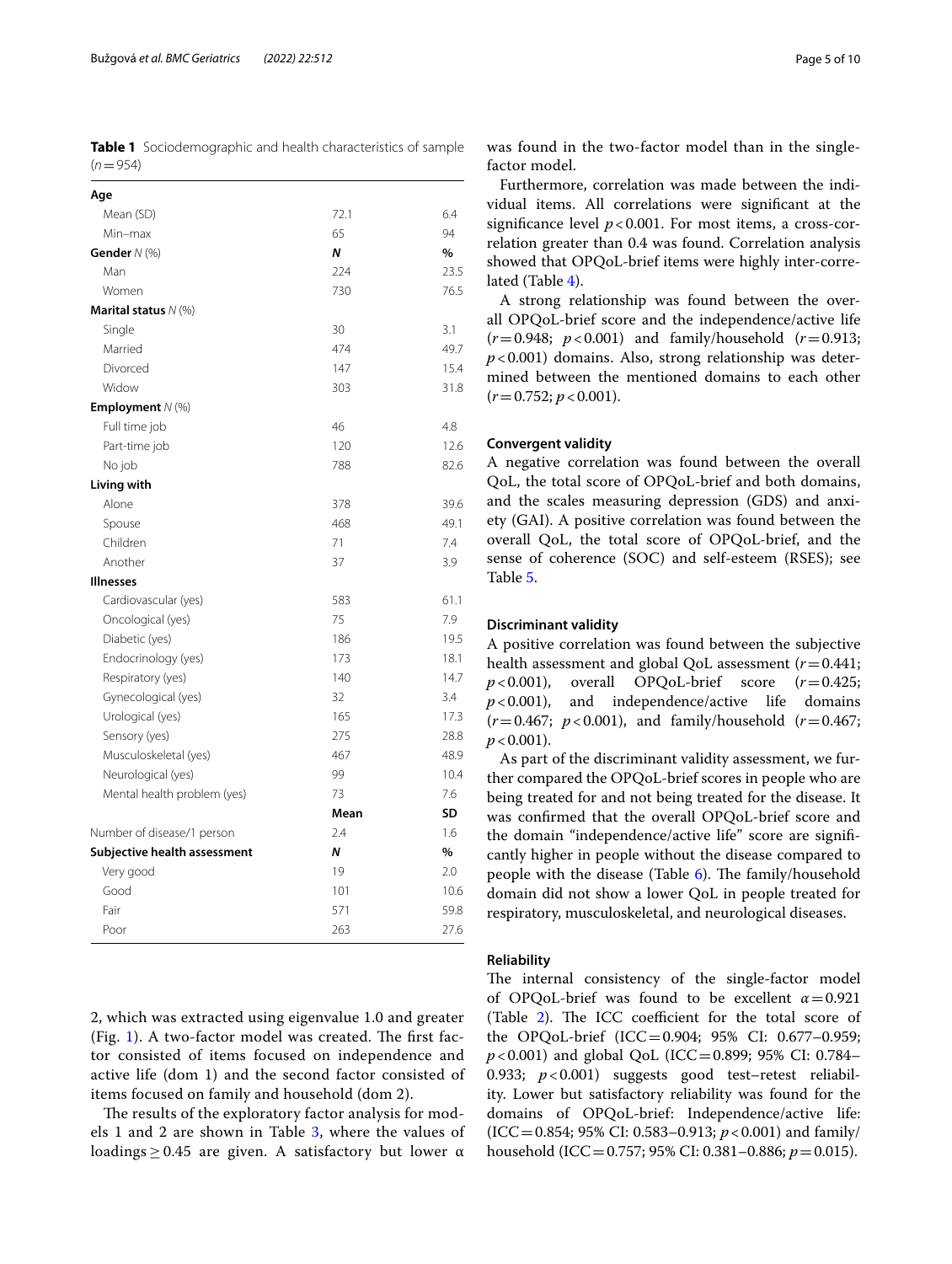|                | <b>OPQOL-brief items</b>                                  | Mean  | <b>SD</b> | Min-max   | $a^a$ | FT <sub>c</sub> |
|----------------|-----------------------------------------------------------|-------|-----------|-----------|-------|-----------------|
| i1             | enjoy my life overall                                     | 3.91  | 0.78      | $1 - 5$   | 0.913 | 0.705           |
| i2             | I look forward to things                                  | 4.03  | 0.76      | $1 - 5$   | 0.913 | 0.701           |
| 3              | I am healthy enough to get out and about                  | 4.22  | 0.80      | $1 - 5$   | 0.916 | 0.640           |
| 4              | My family, friends, or neighbors would help me if needed  | 4.37  | 0.68      | $1 - 5$   | 0.920 | 0.516           |
| $\overline{5}$ | I have social or leisure activities/hobbies I enjoy doing | 4.09  | 0.82      | $1 - 5$   | 0.912 | 0.734           |
| 6              | I try to stay involved with things                        | 4.24  | 0.69      | $1 - 5$   | 0.914 | 0.671           |
| 17             | I am healthy enough to have my independence               | 4.20  | 0.77      | $1 - 5$   | 0.914 | 0.687           |
| 8              | I can please myself in what I do                          | 4.17  | 0.71      | $1 - 5$   | 0.911 | 0.760           |
| 9              | I feel safe where I live                                  | 4.19  | 0.76      | $1 - 5$   | 0.918 | 0.571           |
| 110            | I get pleasure from my home                               | 4.38  | 0.67      | $1 - 5$   | 0.915 | 0.666           |
| 111            | I take life as it comes and make the best of things       | 4.37  | 0.62      | $1 - 5$   | 0.914 | 0.709           |
| 112            | I feel lucky compared to most people                      | 4.08  | 0.71      | $1 - 5$   | 0.913 | 0.719           |
| 113            | I have enough money to pay for household bills            | 4.19  | 0.76      | $1 - 5$   | 0.921 | 0.504           |
|                | <b>Total score</b>                                        | 54.49 | 6.83      | $25 - 65$ | 0.921 |                 |

## <span id="page-5-0"></span>**Table 2** The results for individual items of OPQOL-brief  $(n = 954)$

*SD* standard deviation, *I-T c* item-total correlation

<sup>a</sup> Cronbach's alpha if item deleted



# <span id="page-5-1"></span>**Discussion**

Evaluating one's QoL in old age has become an important part of the assessment of prevention measures and interventions provided to older adults in health and social services. Several questionnaires are recommended for the senior population. For easier administration, shorter versions of questionnaires are recommended for community-dwelling populations of older people, such as the OPQoL-brief [\[6](#page-8-5)] and the EQ-5D-3 instrument [[10\]](#page-8-9), for which satisfactory psychometric properties were determined [\[6](#page-8-5), [43\]](#page-9-18). Longer versions of the questionnaires are available in the Czech version, namely OPQOL-35 and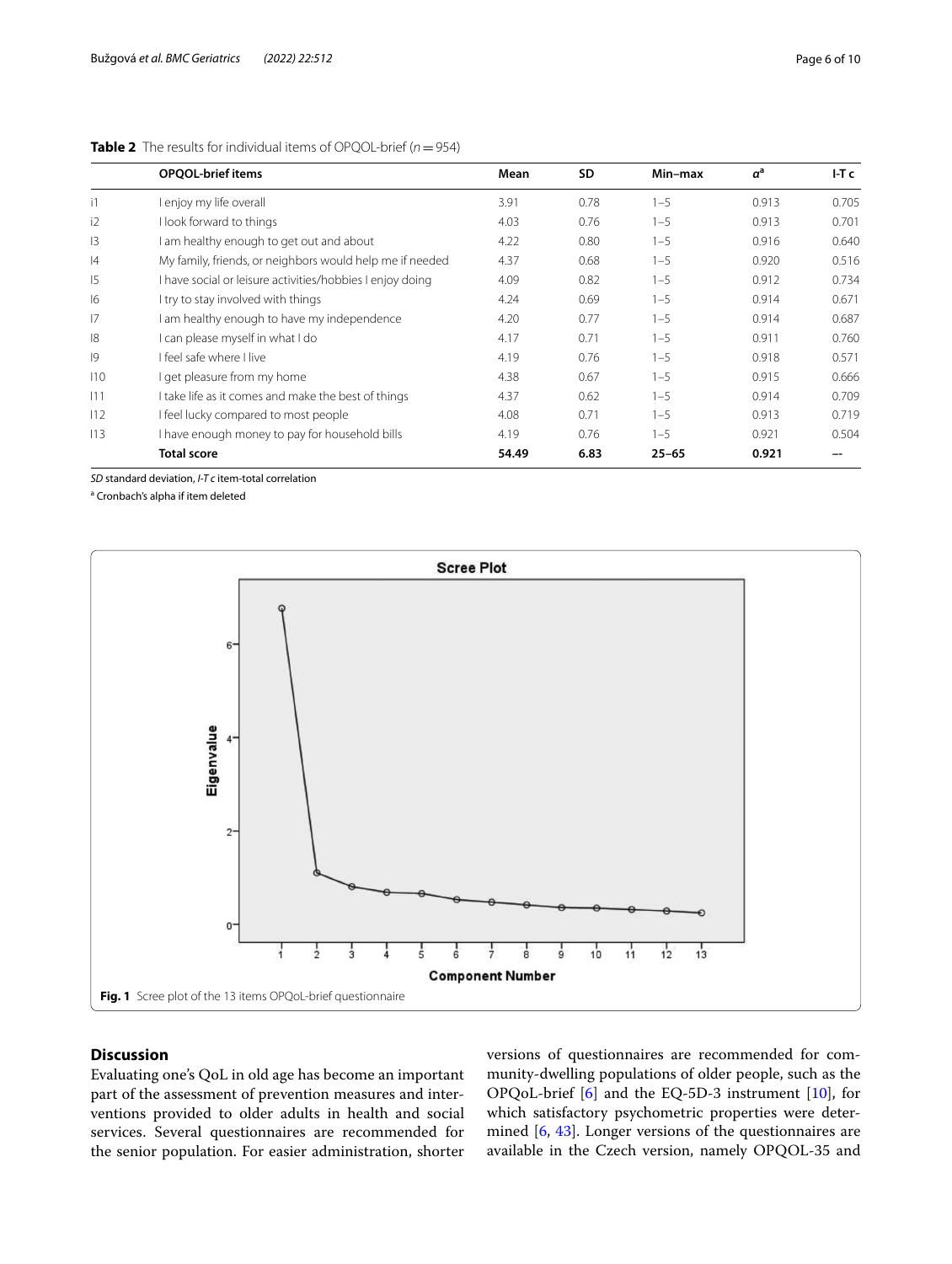|                |                                                           | Model 1  | Model 2  |          |  |
|----------------|-----------------------------------------------------------|----------|----------|----------|--|
|                |                                                           | Factor 1 | Factor 1 | Factor 2 |  |
| $\overline{1}$ | enjoy my life overall                                     | 0.763    | 0.770    |          |  |
| i2             | I look forward to things                                  | 0.762    | 0.768    |          |  |
| 3              | am healthy enough to get out and about                    | 0.697    | 0.741    |          |  |
| 4              | My family, friends, or neighbors would help me if needed  | 0.576    |          | 0.638    |  |
| 15             | I have social or leisure activities/hobbies I enjoy doing | 0.790    | 0.721    |          |  |
| 16             | I try to stay involved with things                        | 0.731    | 0.696    |          |  |
| 17             | am healthy enough to have my independence                 | 0.741    | 0.760    |          |  |
| 8              | can please myself in what I do                            | 0.812    | 0.673    | 0.460    |  |
| 9              | I feel safe where I live                                  | 0.634    |          | 0.732    |  |
| 110            | I get pleasure from my home                               | 0.722    |          | 0.791    |  |
| 111            | I take life as it comes and make the best of things       | 0.765    | 0.458    | 0.647    |  |
| 112            | I feel lucky compared to most people                      | 0.773    | 0.530    | 0.571    |  |
| 113            | I have enough money to pay for household bills            | 0.564    |          | 0.636    |  |
|                | Cumulative % of total variance explained                  | 52.08%   | 52.08%   | 8.48%    |  |
|                | Cronbach's alpha (a)                                      | 0.921    | 0.916    | 0.747    |  |

# <span id="page-6-0"></span>**Table 3** Exploratory factor analysis of the OPQoL-brief questionnaire

<span id="page-6-1"></span>**Table 4** Inter-item correlation of OPQoL-brief items

|     | $\mathsf{I}$         | I2i                  | 3i                   | 4i                   | 15                   | 16                   | 17                   | 18                   | 19                   | 110                  | 111                | 112                |
|-----|----------------------|----------------------|----------------------|----------------------|----------------------|----------------------|----------------------|----------------------|----------------------|----------------------|--------------------|--------------------|
| 1   | 1.000                |                      |                      |                      |                      |                      |                      |                      |                      |                      |                    |                    |
| 12  | $0.672$ <sup>a</sup> | 1.000                |                      |                      |                      |                      |                      |                      |                      |                      |                    |                    |
| 13  | 0.507a               | 0.495a               | 1.000                |                      |                      |                      |                      |                      |                      |                      |                    |                    |
| 4   | $0.333^{a}$          | 0.353 <sup>a</sup>   | 0.408 <sup>a</sup>   | 1.000                |                      |                      |                      |                      |                      |                      |                    |                    |
| 15  | 0.625 <sup>a</sup>   | 0.623 <sup>a</sup>   | 0.530 <sup>a</sup>   | 0.449a               | 1.000                |                      |                      |                      |                      |                      |                    |                    |
| 16  | $0.495^{\text{a}}$   | 0.555 <sup>a</sup>   | $0.455^{\circ}$      | $0.385^{a}$          | 0.616 <sup>a</sup>   | 1.000                |                      |                      |                      |                      |                    |                    |
| 17  | 0.515 <sup>a</sup>   | 0.516 <sup>a</sup>   | $0.665^{\text{a}}$   | 0.401a               | 0.530 <sup>a</sup>   | $0.566^{\text{a}}$   | 1.000                |                      |                      |                      |                    |                    |
| 8   | 0.601 <sup>a</sup>   | 0.610 <sup>a</sup>   | $0.498^{\text{a}}$   | $0.424$ <sup>a</sup> | $0.634$ <sup>a</sup> | 0.610 <sup>a</sup>   | 0.603 <sup>a</sup>   | 1.000                |                      |                      |                    |                    |
| 9   | $0.384$ <sup>a</sup> | 0.406 <sup>a</sup>   | $0.394$ <sup>a</sup> | $0.392$ <sup>a</sup> | $0.447$ <sup>a</sup> | $0.435^{\text{a}}$   | $0.447$ <sup>a</sup> | 0.517 <sup>a</sup>   | 1.000                |                      |                    |                    |
| 110 | $0.454^{\circ}$      | 0.479a               | $0.404^a$            | 0.480 <sup>a</sup>   | 0.516 <sup>a</sup>   | $0.476^{\circ}$      | $0.467$ <sup>a</sup> | 0.600 <sup>a</sup>   | $0.641$ <sup>a</sup> | 1.000                |                    |                    |
| 111 | 0.515 <sup>a</sup>   | 0.516 <sup>a</sup>   | 0.450 <sup>a</sup>   | $0.558$ <sup>a</sup> | $0.552$ <sup>a</sup> | 0.526 <sup>a</sup>   | $0.518^{a}$          | $0.595^{\text{a}}$   | 0.508 <sup>a</sup>   | $0.641$ <sup>a</sup> | 1.000              |                    |
| 112 | $0.583^{\text{a}}$   | 0.553 <sup>a</sup>   | $0.448^{\text{a}}$   | 0.402 <sup>a</sup>   | $0.577$ <sup>a</sup> | $0.492$ <sup>a</sup> | $0.488^{a}$          | $0.589$ <sup>a</sup> | 0.501 <sup>a</sup>   | $0.548^{\circ}$      | 0.619 <sup>a</sup> | 1.000              |
| 113 | $0.372$ <sup>a</sup> | $0.351$ <sup>a</sup> | 0.393a               | 0.369a               | 0.369a               | $0.392$ <sup>a</sup> | $0.451$ <sup>a</sup> | 0.417a               | 0.418 <sup>a</sup>   | $0.466^{\circ}$      | $0.454^{\circ}$    | 0.500 <sup>a</sup> |

<sup>a</sup> Correlation is significant at the 0.01 level

WHOQoL-old. For this reason, we decided to create a Czech version of the shorter questionnaire OPQoL-brief.

This article describes the psychometric properties of the Czech version of the OPQoL-brief scale on a cognitively normal community-dwelling elderly population. Our research confrmed the suitability of the single-factor model of the OPQoL-brief scale and the good psychometric properties of the scale. Good internal consistency of the scale was also found. Cronbach's alpha measure of internal consistency exceeded the 0.70 threshold at 0.921 for 13 items. Inter-item reliability correlations for the OPQoL-brief were acceptable and ranged from 0.333–0.672. The ICC coefficient values  $(ICC=0.904)$ were also satisfactory. Satisfactory reliability and internal consistency of the OPQoL-brief scale was found by Bowling et al. [[6\]](#page-8-5), but also Feizi and Heidari [\[40](#page-9-15)] in the Persian version and Caliskan et al. [\[35\]](#page-9-10) in the Turkish version. Haugan et al. [\[33](#page-9-9)] found better reliability of the scale when excluding 5 items for a sample of seniors in nursing homes. They recommended using an 8-item scale for this group of old adults.

The suitability of the un-dimensional scale was confrmed in our research. Using the confrmatory factor analysis, we subsequently tested model 2, which was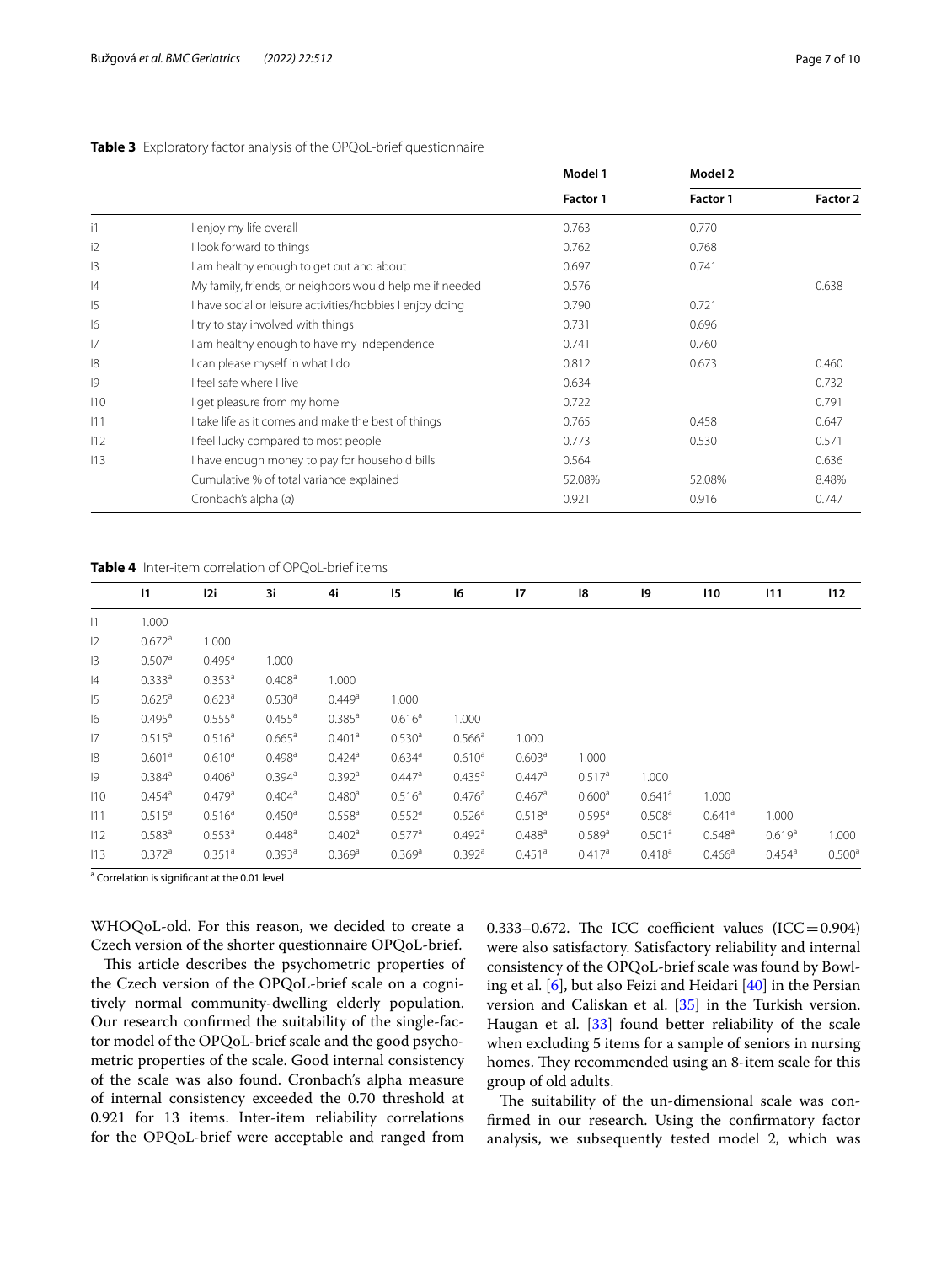|                     | Global QoL (1 item) | OPQoL-brief (13 items) | Independence/active life<br>dom 1) | Family/<br>household<br>dom 2) |
|---------------------|---------------------|------------------------|------------------------------------|--------------------------------|
| GDS                 | $-0.490b$           | $-0.520^{b}$           | $-0.549^b$                         | $-0.421$ <sup>b</sup>          |
| GAI                 | $-0.339^{b}$        | $-0.355^{b}$           | $-0.348^{b}$                       | $-0.332^{b}$                   |
| SOC_total           | 0.416 <sup>b</sup>  | 0.427 <sup>b</sup>     | 0.417 <sup>b</sup>                 | 0.389 <sup>b</sup>             |
| SOC_C               | 0.331 <sup>b</sup>  | 0.331 <sup>b</sup>     | $0.312^{b}$                        | $0.313^{b}$                    |
| SOC_MA              | $0.134^{a}$         | 0.105 <sup>a</sup>     | 0.095 <sup>b</sup>                 | 0.106 <sup>b</sup>             |
| SOC ME              | 0.431 <sup>b</sup>  | 0.496 <sup>b</sup>     | 0.486 <sup>b</sup>                 | 0.431 <sup>b</sup>             |
| <b>RSES</b>         | $0.370^{b}$         | 0.428 <sup>b</sup>     | $0.418^{b}$                        | 0.381 <sup>b</sup>             |
| Social support      | $-0.260^{b}$        | $-0.377^b$             | $-0.318^{b}$                       | $-0.400b$                      |
| Global QoL (1 item) | $\equiv$            | 0.621 <sup>b</sup>     | 0.631 <sup>b</sup>                 | 0.520 <sup>b</sup>             |

#### <span id="page-7-0"></span>**Table 5** Correlation of QPQoL-brief and specifc scales

*SOC\_C* comprehensibility, *SOC\_MA* manageability, *SOC\_ME* meaningfulness, *RSES* Rosenberg self-esteem scale

<sup>a</sup> Correlation is significant at the 0.05 level

<sup>b</sup> Correlation is significant at the 0.01 level

<span id="page-7-1"></span>

|         | Table 6 Comparison of the overall- and the domain score of OPQOL-brief in persons treated and not treated for physical or mental |  |  |  |  |  |  |
|---------|----------------------------------------------------------------------------------------------------------------------------------|--|--|--|--|--|--|
| illness |                                                                                                                                  |  |  |  |  |  |  |

| <b>Disease</b>  |       | <b>OPOoL-brief score</b> |         |       | Independence/active life |         |       | Family/household |         |  |
|-----------------|-------|--------------------------|---------|-------|--------------------------|---------|-------|------------------|---------|--|
|                 | Yes   | No                       | p       | Yes   | No                       | p       | Yes   | No               | р       |  |
| Cardiovascular  | 53.81 | 55.38                    | 0.001   | 28.43 | 29.92                    | 0.001   | 21.21 | 22.19            | 0.021   |  |
| Oncological     | 52.18 | 54.61                    | 0.004   | 27.02 | 28.99                    | 0.001   | 21.08 | 21.41            | 0.184   |  |
| <b>Diabetic</b> | 52.19 | 54.98                    | < 0.000 | 27.37 | 29.17                    | < 0.000 | 20.78 | 21.55            | 0.001   |  |
| Respiratory     | 53.04 | 54.66                    | 0.010   | 28.02 | 28.96                    | 0.012   | 21.01 | 21.45            | 0.071   |  |
| Gynecological   | 52.53 | 54.49                    | 0.022   | 28.00 | 28.86                    | 0.049   | 20.58 | 21.48            | 0.046   |  |
| Urological      | 51.64 | 54.98                    | < 0.000 | 27.15 | 29.16                    | < 0.000 | 20.50 | 21.57            | < 0.000 |  |
| Sensory         | 53.02 | 54.99                    | < 0.000 | 27.96 | 29.16                    | 0.001   | 20.95 | 21.57            | 0.002   |  |
| Musculoskeletal | 53.72 | 55.09                    | 0.004   | 28.21 | 29.39                    | < 0.000 | 21.32 | 21.45            | 0.504   |  |
| Neurological    | 51.82 | 54.71                    | 0.002   | 26.66 | 29.06                    | < 0.000 | 20.93 | 21.44            | 0.201   |  |
| Mental health   | 49.70 | 54.81                    | < 0.000 | 25.80 | 29.07                    | < 0.000 | 19.91 | 21.51            | < 0.000 |  |

extracted using eigenvalue 1.0 and greater. A two-factor model was extracted. The first factor consisted of items focused on independence and active life, and the second factor consisted of items focused on family and household. The two-factor model showed acceptable but lower reliability and validity. Feizi and Heidari [[40](#page-9-15)] present a three-factor model, namely socioeconomic well-being (5 items), emotional well-being (5 items), and physical wellbeing (4 items).

Convergent validity is defned as diferent methods measuring a construct give similar results [\[44](#page-9-19)]. In our study, correlation analysis was performed between OPQoL-brief and other scales (GDS, GAI, SOC-13, RSES, social support). We have chosen scales related to QoL evaluation. The correlation rate  $(r=0.3-0.7)$  was found for all scales. Zielińska-Wieczkowska [[37\]](#page-9-12) stated that the sense of coherence is one of the crucial factors

determining the life contentment and the ability to deal with difficult situations that are part of the process of aging. The meaningfulness of life is then an important component of motivation that stimulates the person to understand the world around them in a difficult situation that may be typical for older people. Individuals with strong SOC will be able to deal with various challenging life events. Zielińska-Wieczkowska [\[37](#page-9-12)] confrmed the correlation between the level of SOC in older adults with their QoL and depression.

Another fnding of our research is the confrmed assumption of lower QoL in seniors treated for physical or mental illness compared to seniors who do not have this disease. This assumption was confirmed for the overall OPQoL-brief score and for domain 1: independence/ active life. For the two family/household domain, this assumption has only been confrmed in some diseases.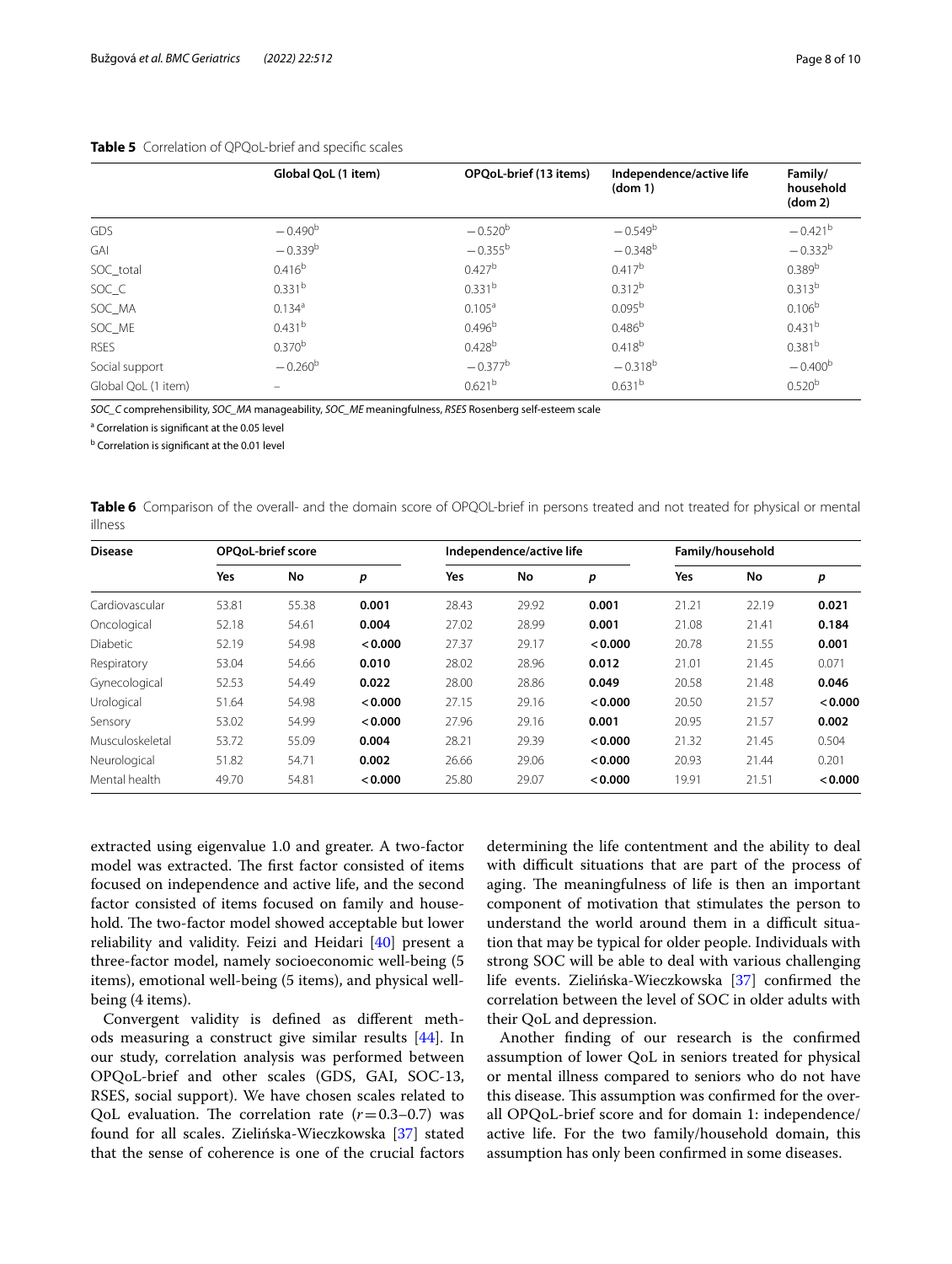# **Conclusion**

The results of our research showed that the shorter Czech version of the OPQoL-brief questionnaire has good reliability and validity and can be recommended for evaluating the QoL of seniors in a community within both health and social services. Completing the questionnaire is understandable for seniors and takes a maximum of 15 min. For evaluation, we recommend a single-factor model, which was found to have better validity and reliability.

#### **Abbreviations**

ASCOT: Adult Social Care Outcomes; CASP-19: Control, Autonomy, Self-Realization and Pleasure; CFI: Comparative ft index; EQOLI: Elderly Quality of Life Index; GAI: Geriatric Anxiety Inventory Scale; GDS: Geriatric Depression Scale; GFI: Goodness of Fit Index; HRQOL: Health related quality of life; OPQOL: The Older People Quality of Life; RMSEA: Root mean square error of approximation; RSES: Rosenberg Self-Esteem Scale; SD: Standard deviation; SOC: Sense of Coherence Scale; SRMR: Standardized root mean square residual; TLI: Tucker-Lewis Index; QoL: Quality of life; QUAL-E: Quality of life at the end of life; WHOQoL: World Health Organization Quality of Life.

#### **Acknowledgements**

The authors would like to thank all participants for their participation in the study.

#### **Authors' contributions**

All authors contributed to the study's conception and design. Material preparation, data collection, and analysis were performed by RB, RK, and KB. The frst draft of the manuscript was written by RB and the author RZ commented on previous versions of the manuscript. All authors read and approved the fnal manuscript.

#### **Funding**

The study was supported by the Ministry of Health, Czech Republic (grant AZV MZ ČR no. NU21-09–00067).

#### **Availability of data and materials**

The Excel fle can be provided on demand. RB (corresponding author) should be contacted by anyone requesting the data.

# **Declarations**

#### **Ethics approval and consent to participate**

The study conformed to the provisions of the Declaration of Helsinki and was approved by the ethics committees of Faculty of Medicine, University of Ostrava (no. 14/2020). All subjects provided an informed consent to be included before they participated in the study.

#### **Consent for publication**

Not applicable.

#### **Competing interests**

The authors declare no competing interests.

Received: 12 April 2022 Accepted: 10 June 2022 Published online: 22 June 2022

#### **References**

<span id="page-8-0"></span>1. Czech Statistical Office [Český statistický úřad]. Population by age and marital status. [Obyvatelstvo podle věku a rodinného stavu]. In: Population development of the Czech Republic, population by age and marital status. [Vývoj obyvatelstva České republiky, Obyvatelstvo podle věku a

rodinného stavu]. 2017. [https://www.czso.cz/documents/10180/61565](https://www.czso.cz/documents/10180/61565976/1300691801.pdf/1cce4610-d412-4d04-994e-dbf5a16386e4?version=1.2) [976/1300691801.pdf/1cce4610-d412-4d04-994e-dbf5a16386e4?versi](https://www.czso.cz/documents/10180/61565976/1300691801.pdf/1cce4610-d412-4d04-994e-dbf5a16386e4?version=1.2) on=1.2. Accessed 2017.

- <span id="page-8-1"></span>2. [Strategy](https://www.czso.cz/documents/10180/61565976/1300691801.pdf/1cce4610-d412-4d04-994e-dbf5a16386e4?version=1.2) of preparation for the aging of society 2019–2025. [Strategie přípravy na stárnutí společnosti 2019–2025]. In: Ministry of Labour and Social Afairs of Czech Republic. [Ministerstvo práce a sociálních věcí ČR]; 2019. [http://amsp.cz/wp-content/uploads/2019/08/Strategie-p%C5%](http://amsp.cz/wp-content/uploads/2019/08/Strategie-p%C5%99%C3%ADpravy-na-st%C3%A1rnut%C3%AD-spole%C4%8Dnosti-2019-2025-ma_ALBSBADJYUA2.pdf) [99%C3%ADpravy-na-st%C3%A1rnut%C3%AD-spole%C4%8Dnosti-2019-](http://amsp.cz/wp-content/uploads/2019/08/Strategie-p%C5%99%C3%ADpravy-na-st%C3%A1rnut%C3%AD-spole%C4%8Dnosti-2019-2025-ma_ALBSBADJYUA2.pdf) [2025-ma\\_ALBSBADJYUA2.pdf](http://amsp.cz/wp-content/uploads/2019/08/Strategie-p%C5%99%C3%ADpravy-na-st%C3%A1rnut%C3%AD-spole%C4%8Dnosti-2019-2025-ma_ALBSBADJYUA2.pdf). Accessed 6 June 2019.
- <span id="page-8-2"></span>3. Dragomírecká E, Prajsová J. WHOQoL-OLD: user manual of the Czech version of the World Health Organization questionnaire for measuring the quality of life in old age [WHOQoL-OLD: příručka pro uživatele české verze dotazníku Světové zdravotnické organizace pro měření kvality života ve vyšším věku]. 1st ed. Prague: Psychiatrické centrum; 2009.
- <span id="page-8-3"></span>4. World Health Organization. WHOQoL user manual. Geneva: World Health Organization; 2012. [https://apps.who.int/iris/rest/bitstreams/110129/retri](https://apps.who.int/iris/rest/bitstreams/110129/retrieve) [eve](https://apps.who.int/iris/rest/bitstreams/110129/retrieve). Accessed 1 Mar 2012.
- <span id="page-8-4"></span>5. Puvill T, Lindenberg J, De Craen AJ, Slaets JP. Impact of physical and mental health on life satisfaction in old age: a population based observational study. BMC Geriatr. 2016;16(1):194.
- <span id="page-8-5"></span>6. Bowling A, Hankins M, Windle G, Bilotta C, Grant R. A short measure of quality of life in older age: the performance of the brief Olders Peoples of Life questionnaire. Arch Gerontol Geriatr. 2013. [https://doi.org/10.1016/j.](https://doi.org/10.1016/j.archger.2012.08.012) [archger.2012.08.012](https://doi.org/10.1016/j.archger.2012.08.012).
- <span id="page-8-6"></span>7. Bowling A. Psychometric properties of the older people's quality of life quationnarie validity. Curr Gerontl Geriatr Res. 2009;2009:298950. [https://](https://doi.org/10.1155/2009/298950) [doi.org/10.1155/2009/298950.](https://doi.org/10.1155/2009/298950)
- <span id="page-8-7"></span>8. Ware JE, Kosinski M, Keller SD. SF-12 How to score the SF-12 physical and mental health summary scales. 2nd ed. Boston: The Health Institute, New England Medical Center; 1994.
- <span id="page-8-8"></span>9. Ware JE, Snow KK, Kolinski M, Gandeck B. SF-36 Health Survey manual and interpretation guide. Boston: The Health Institute, New England Medical Center; 1993.
- <span id="page-8-9"></span>10. EuroQol Research Foundation. EQ-5D-5L user Guide. In: EQ-5D user guides. 2019.<https://euroqol.org/%20publications/user-guides/>. Accessed Sept 2019.
- <span id="page-8-10"></span>11. The WHOQOL Group. Development of the World Health Organization WHOQoL-BREF quality of life assessment. Psychol Med. 1998;28(3):551–8.
- <span id="page-8-11"></span>12. Brazier JE, Walters DJ, Nicholl JP, Kohler B. Using the SF-36 and EuroQoL on an elderly population. Qual Life Res. 1996;5:195–204.
- <span id="page-8-12"></span>13. CASP-19. Measuring quality of life in later life. [https://casp19.com/backg](https://casp19.com/background/) [round/.](https://casp19.com/background/) Accessed 15 Jan 2022.
- <span id="page-8-13"></span>14. Steinhauser KE, Clipp EC, Bosworth HB, McNeilly M, Christakis NA, Voils CI, Tulsky JA. Measuring quality of life at the end of life: validation of the QUAL-E. Palliat Support Care. 2004;2(1):3–14.
- <span id="page-8-14"></span>15. Paschoal SM, Filho WJ, Litvoc J. Development of elderly quality of life index-EQOLI: item reduction and distribution into dimensions. Clinics. 2008;63(2):179–88.
- <span id="page-8-15"></span>16. Bowling A, Gabriel Z. Lay theories of quality of life in older age. Aging Soc. 2007;27:827–48.
- <span id="page-8-16"></span>17. Barkhausen T, Junius-Walker U, Hummers-Pradier E, Mueller CA, Theile G. "It's MAGIC"–development of a manageable geriatric assessment for general practice use. BMC Fam Pract. 2015;16:4.
- <span id="page-8-17"></span>18. Dios-Quiroga F, Soliño-Lourido S, Pallas-Queijo C, González-Formoso C, Constenla-Castro A, Conde-Freire S, Clavería A. Multidimensional geriatric assessment with MAGIC questionnaire and quality of life in elderly primary care patients. Int J Environ Res Public Health. 2020;17(19):7089.
- <span id="page-8-18"></span>19. Malley JN, Towers AM, Netten AP, Brazier JE, Forder JE, Flynn T. An assessment of the construct validity of the ASCOT measure of social carerelated quality of life with older people. Health Qual Life Outcomes. 2012. <https://doi.org/10.1186/1477-7525-10-21>.
- <span id="page-8-19"></span>20. Bowling A, Stenner P. Which measure of quality of life performs best in older age? A comparison of the OPQoL, CASP-19 and WHOQoL-OLS. J Epidemiol Community Health. 2011;65:273–80.
- <span id="page-8-20"></span>21. Mareš J, Cígler H, Vachková E. Czech version of OPQOL-35 questionnaire: the evaluation of the psychometric properties. Health Qual Life Outcomes. 2016;14(1):1–13.
- <span id="page-8-21"></span>22. Yesavage JA, Brink TL, Rose TL, Lum O, Huang V, Adey MB, Leirer VO. Development and validation of a geriatric depression screening scale: a preliminary report. J Psychiatr Res. 1983;17(1):37–49.
- <span id="page-8-22"></span>23. Jirák R, et al. Gerontopsychiatrie (Gerontopsychiatry). Praha: Galén; 2013.